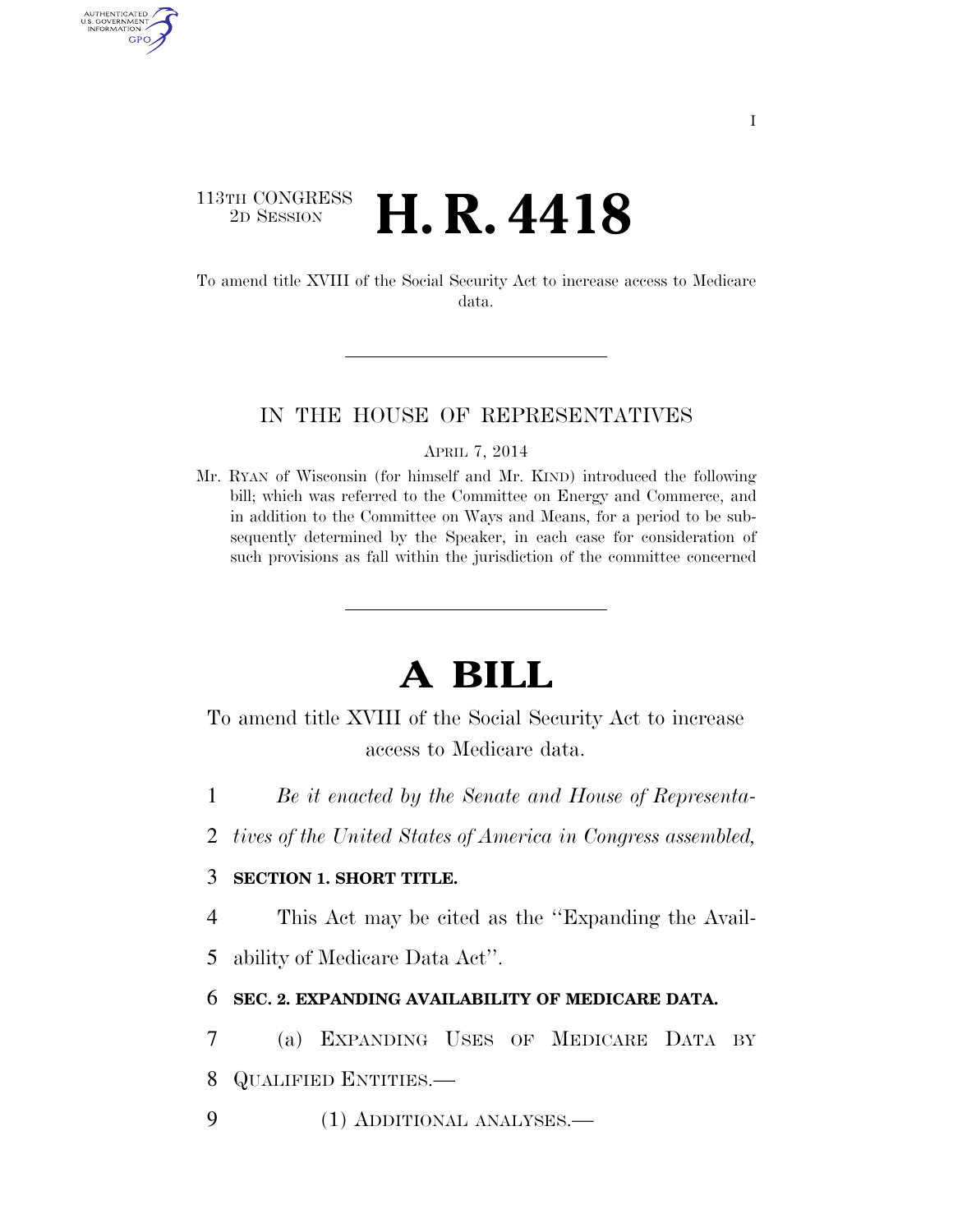| $\mathbf{1}$   | (A) IN GENERAL.—Subject to subpara-                              |
|----------------|------------------------------------------------------------------|
| $\overline{2}$ | graph (B), to the extent consistent with appli-                  |
| 3              | cable information, privacy, security, and disclo-                |
| $\overline{4}$ | sure laws (including paragraph $(3)$ ), notwith-                 |
| 5              | standing paragraph $(4)(B)$ of section 1874(e) of                |
| 6              | the Social Security Act $(42 \text{ U.S.C. } 1395 \text{kk}(e))$ |
| 7              | and the second sentence of paragraph $(4)(D)$ of                 |
| 8              | such section, beginning July 1, 2015, a quali-                   |
| 9              | fied entity may use the combined data described                  |
| 10             | in paragraph $(4)(B)(iii)$ of such section received              |
| 11             | by such entity under such section, and informa-                  |
| 12             | tion derived from the evaluation described in                    |
| 13             | such paragraph $(4)(D)$ , to conduct additional                  |
| 14             | non-public analyses (as determined appropriate                   |
| 15             | by the Secretary) and provide or sell such anal-                 |
| 16             | yses to authorized users for non-public use (in-                 |
| 17             | cluding for the purposes of assisting providers                  |
| 18             | of services and suppliers to develop and partici-                |
| 19             | pate in quality and patient care improvement                     |
| 20             | activities, including developing new models of                   |
| 21             | care).                                                           |
| 22             | (B) LIMITATIONS WITH RESPECT TO ANAL-                            |
| 23             | YSES.                                                            |
| 24             | (i) EMPLOYERS.—Any analyses pro-                                 |
| 25             | vided or sold under subparagraph (A) to                          |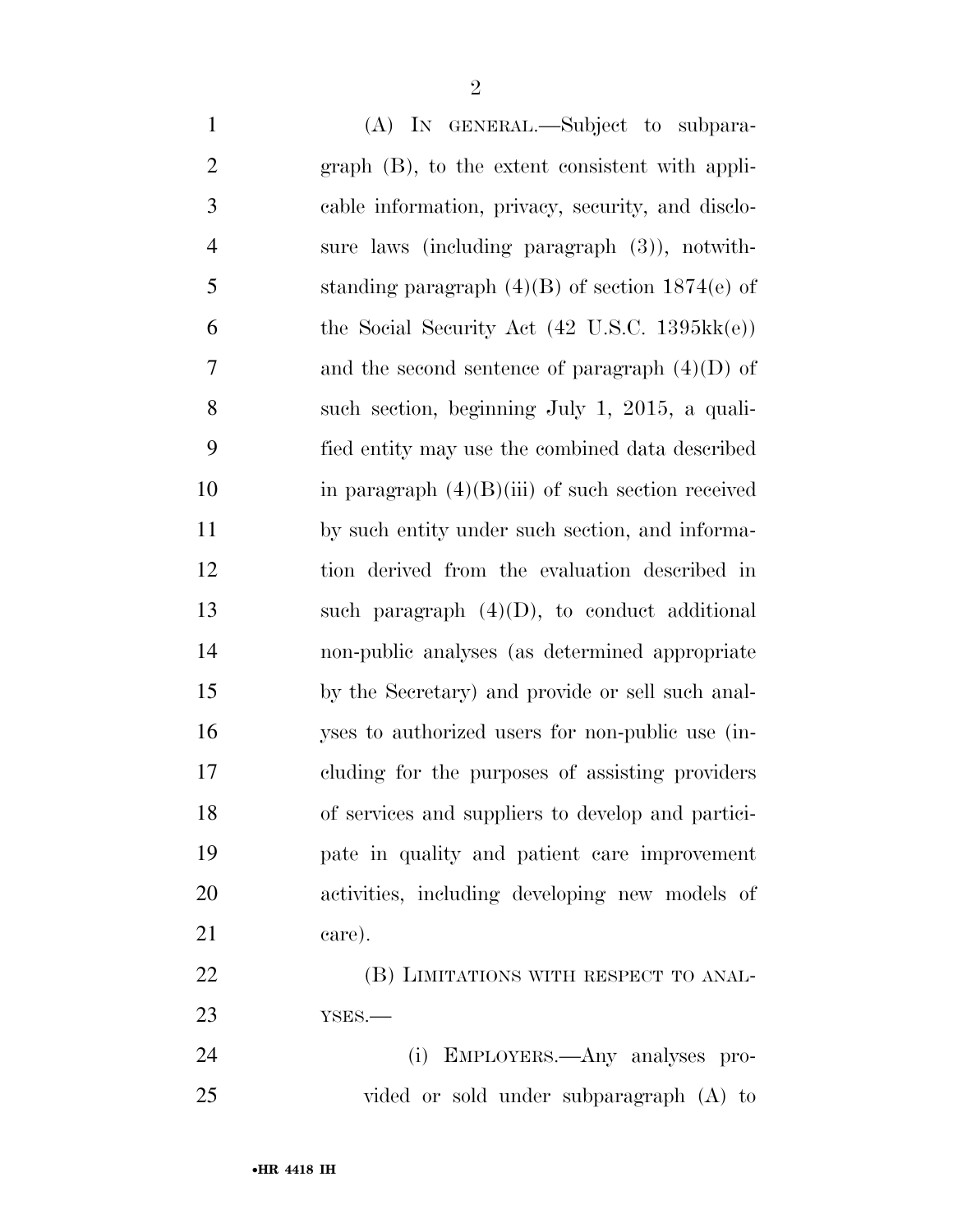| $\mathbf{1}$   | employer described in paragraph<br>an             |
|----------------|---------------------------------------------------|
| $\overline{2}$ | $(9)(A)(iii)$ may only be used by such em-        |
| 3              | ployer for purposes of providing health in-       |
| $\overline{4}$ | surance to employees and retirees of the          |
| 5              | employer.                                         |
| 6              | (ii) HEALTH INSURANCE ISSUERS.—A                  |
| 7              | qualified entity may not provide or sell an       |
| 8              | analysis to a health insurance issuer de-         |
| 9              | scribed in paragraph $(9)(A)(iv)$ unless the      |
| 10             | issuer is providing the qualified entity with     |
| 11             | data under section $1874(e)(4)(B)(iii)$ of        |
| 12             | Social Security Act (42 U.S.C.<br>the             |
| 13             | 1395kk(e)(4)(B(iii)).                             |
| 14             | $(2)$ ACCESS TO CERTAIN DATA.—                    |
| 15             | (A) ACCESS.—To the extent consistent              |
| 16             | with applicable information, privacy, security,   |
| 17             | and disclosure laws (including paragraph $(3)$ ), |
| 18             | notwithstanding paragraph $(4)(B)$ of section     |
| 19             | 1874(e) of the Social Security Act (42 U.S.C.     |
| 20             | $1395kk(e)$ and the second sentence of para-      |
| 21             | graph $(4)(D)$ of such section, beginning July 1, |
| 22             | 2015, a qualified entity may—                     |
| 23             | (i) provide or sell the combined data             |
| 24             | described in paragraph $(4)(B)(iii)$ of such      |
| 25             | section to authorized users described in          |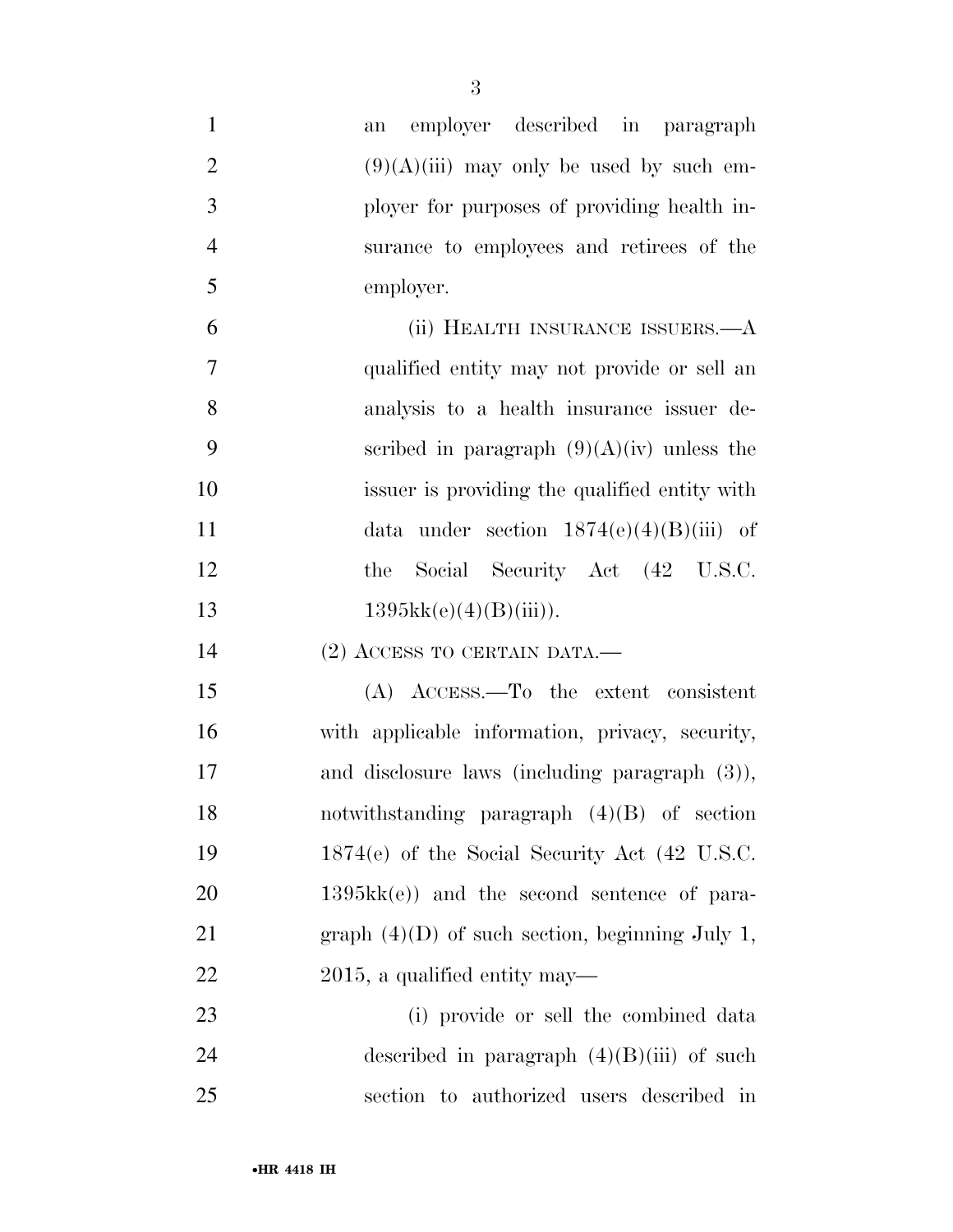- clauses (i), (ii), and (v) of paragraph 2 (9)(A) for non-public use, including for the purposes described in subparagraph (B); or (ii) subject to subparagraph  $(C)$ , pro- vide Medicare claims data to authorized users described in clauses (i), (ii), and (v), 8 of paragraph  $(9)(A)$  for non-public use, in- cluding for the purposes described in sub- paragraph (B). (B) PURPOSES DESCRIBED.—The purposes described in this subparagraph are assisting providers of services and suppliers in developing and participating in quality and patient care improvement activities, including developing new models of care. (C) MEDICARE CLAIMS DATA MUST BE PROVIDED AT NO COST.—A qualified entity may not charge a fee for providing the data under
- 20 subparagraph (A)(ii).

21 (3) PROTECTION OF INFORMATION.—

 (A) IN GENERAL.—Except as provided in subparagraph (B), an analysis or data that is provided or sold under paragraph (1) or (2)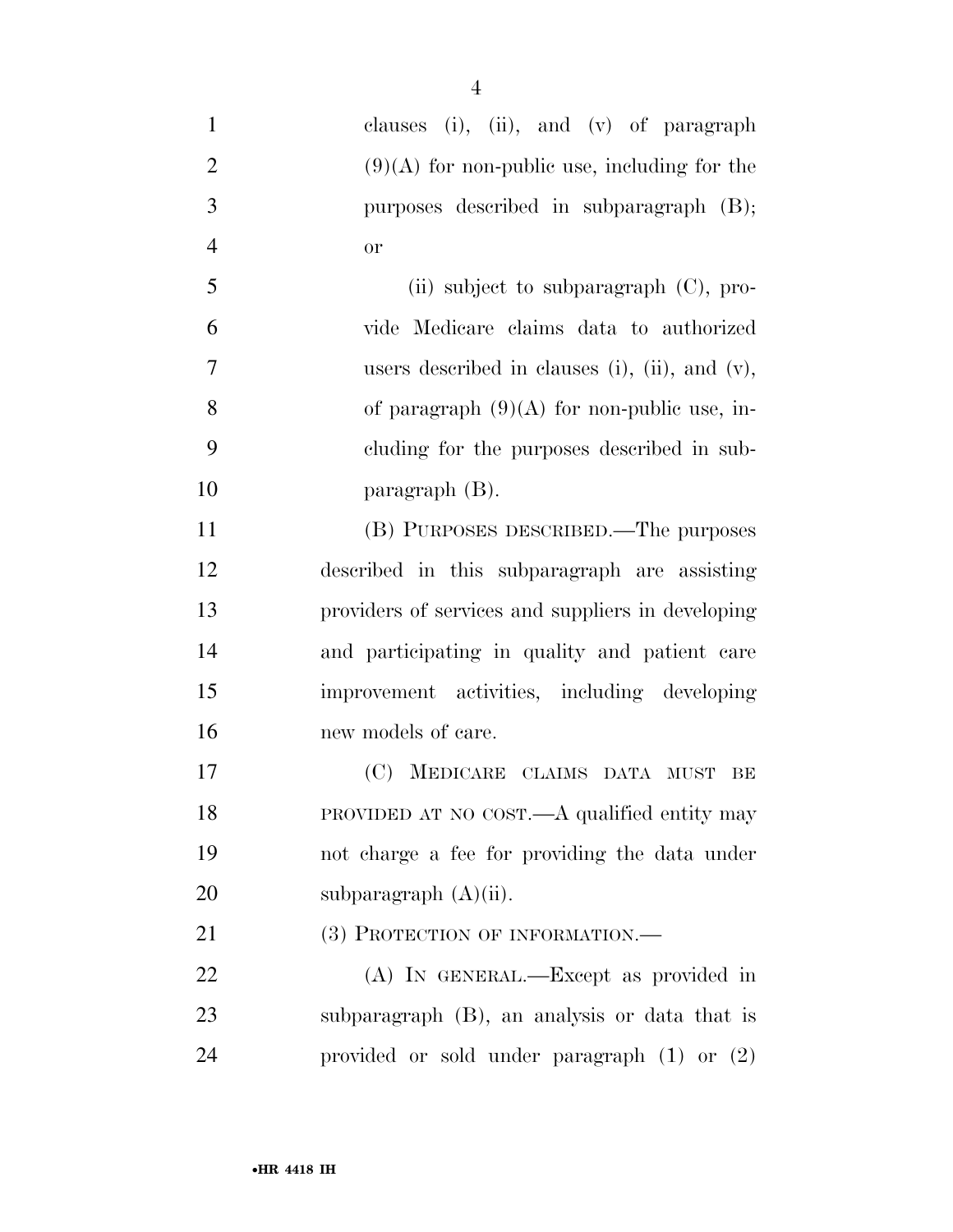shall not contain information that individually identifies a patient.

 (B) INFORMATION ON PATIENTS OF THE PROVIDER OF SERVICES OR SUPPLIER.—To the extent consistent with applicable information, privacy, security, and disclosure laws, an anal- ysis or data that is provided or sold to a pro- vider of services or supplier under paragraph (1) or (2) may contain information that individ- ually identifies a patient of such provider or supplier, including with respect to items and services furnished to the patient by other pro-13 viders of services or suppliers.

 (C) PROHIBITION ON USING ANALYSES OR DATA FOR MARKETING PURPOSES.—An author- ized user shall not use an analysis or data pro- vided or sold under paragraph (1) or (2) for marketing purposes.

 (4) DATA USE AGREEMENT.—A qualified entity and an authorized user described in clauses (i), (ii), 21 and (v) of paragraph  $(9)(A)$  shall enter into an agreement regarding the use of any data that the qualified entity is providing or selling to the author- ized user under paragraph (2). Such agreement shall describe the requirements for privacy and security of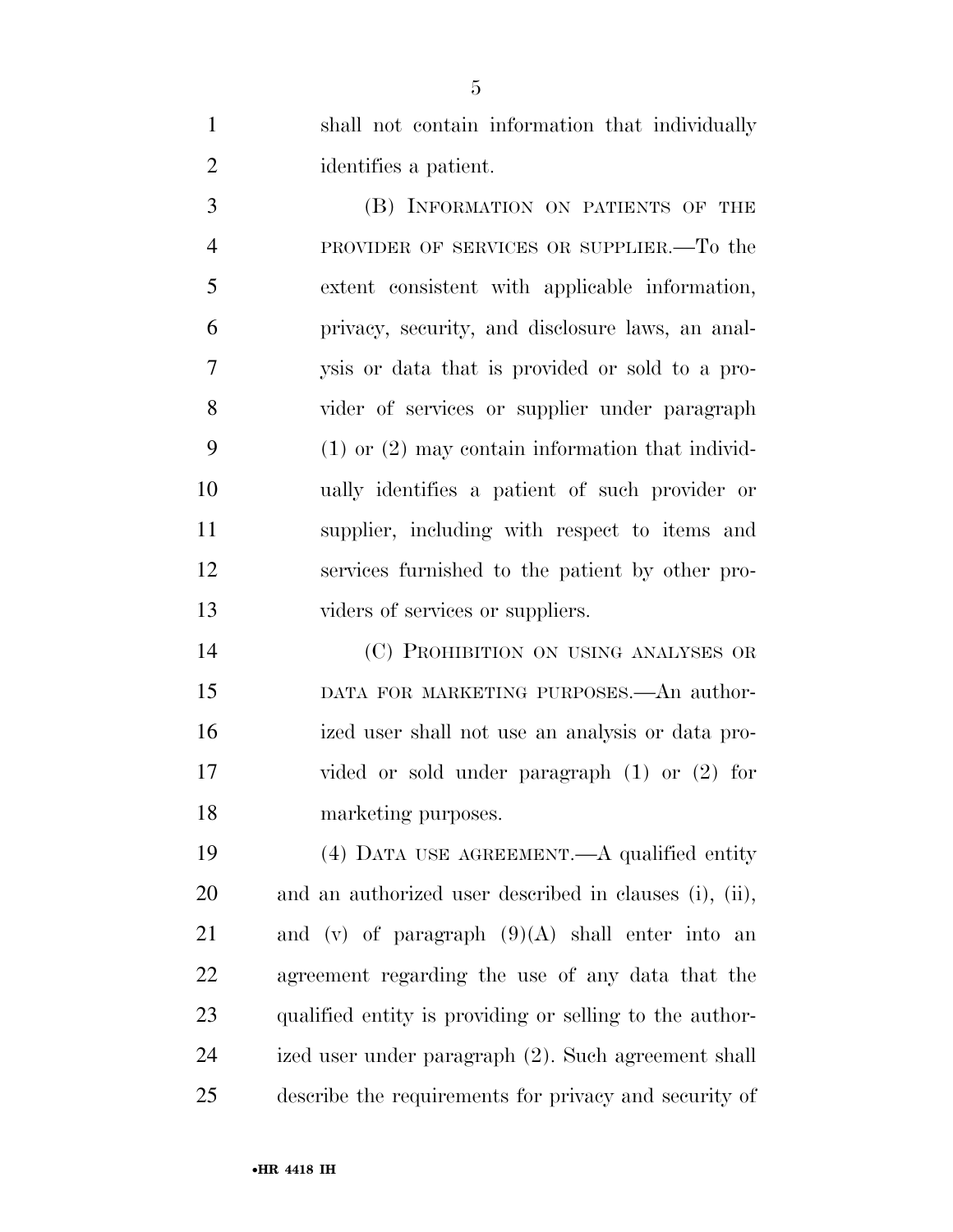| $\mathbf{1}$   | the data and, as determined appropriate by the Sec-      |
|----------------|----------------------------------------------------------|
| $\overline{2}$ | retary, any prohibitions on using such data to link      |
| 3              | to other individually identifiable sources of informa-   |
| $\overline{4}$ | tion. If the authorized user is not a covered entity     |
| 5              | under the rules promulgated pursuant to the Health       |
| 6              | Insurance Portability and Accountability Act of          |
| 7              | 1996, the agreement shall identify the relevant regu-    |
| 8              | lations, as determined by the Secretary, that the        |
| 9              | user shall comply with as if it were acting in the ca-   |
| 10             | pacity of such a covered entity.                         |
| 11             | No<br>(5)<br>REDISCLOSURE<br>OF<br><b>ANALYSES</b><br>OR |
| 12             | DATA.                                                    |
| 13             | (A) IN GENERAL.—Except as provided in                    |
| 14             | subparagraph (B), an authorized user that is             |
| 15             | provided or sold an analysis or data under               |
| 16             | paragraph $(1)$ or $(2)$ shall not redisclose or         |
| 17             | make public such analysis or data or any anal-           |
| 18             | ysis using such data.                                    |
| 19             | (B) PERMITTED REDISCLOSURE.—A pro-                       |
| 20             | vider of services or supplier that is provided or        |
| 21             | sold an analysis or data under paragraph (1) or          |
| 22             | $(2)$ may, as determined by the Secretary, redis-        |
| 23             | close such analysis or data for the purposes of          |
| 24             | performance improvement and care coordination            |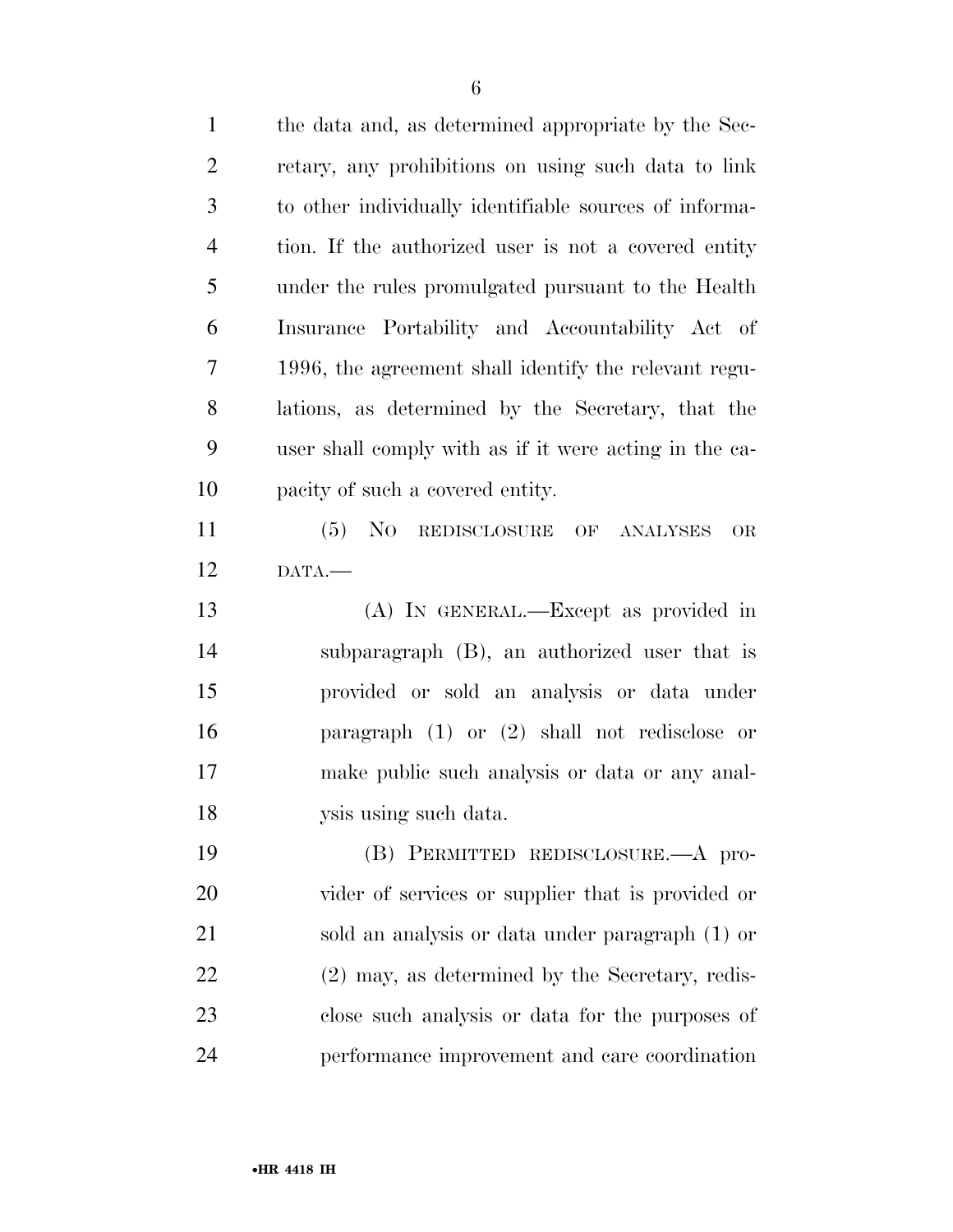| $\overline{2}$ | ysis or data or any analysis using such data.                    |
|----------------|------------------------------------------------------------------|
| 3              | (6) OPPORTUNITY FOR PROVIDERS OF SERV-                           |
| $\overline{4}$ | ICES AND SUPPLIERS TO REVIEW.—Prior to a quali-                  |
| 5              | fied entity providing or selling an analysis to an au-           |
| 6              | thorized user under paragraph (1), to the extent                 |
| 7              | that such analysis would individually identify a pro-            |
| 8              | vider of services or supplier who is not being pro-              |
| 9              | vided or sold such analysis, such qualified entity               |
| 10             | shall provide such provider or supplier with the op-             |
| 11             | portunity to appeal and correct errors in the manner             |
| 12             | described in section $1874(e)(4)(C)(ii)$ of the Social           |
| 13             | Security Act $(42 \text{ U.S.C. } 1395 \text{kk}(e)(4)(C)(ii)).$ |
| 14             | (7) ASSESSMENT FOR A BREACH.-                                    |
| 15             | $(A)$ In GENERAL.—In the case of a breach                        |
| 16             | of a data use agreement under this section or                    |
| 17             | section $1874(e)$ of the Social Security Act $(42)$              |
| 18             | U.S.C. 1395kk(e)), the Secretary shall impose                    |
| 19             | an assessment on the qualified entity both in                    |
| 20             | the case of-                                                     |
| 21             | (i) an agreement between the Sec-                                |
| 22             | retary and a qualified entity; and                               |
| 23             | (ii) an agreement between a qualified                            |
| 24             | entity and an authorized user.                                   |

activities but shall not make public such anal-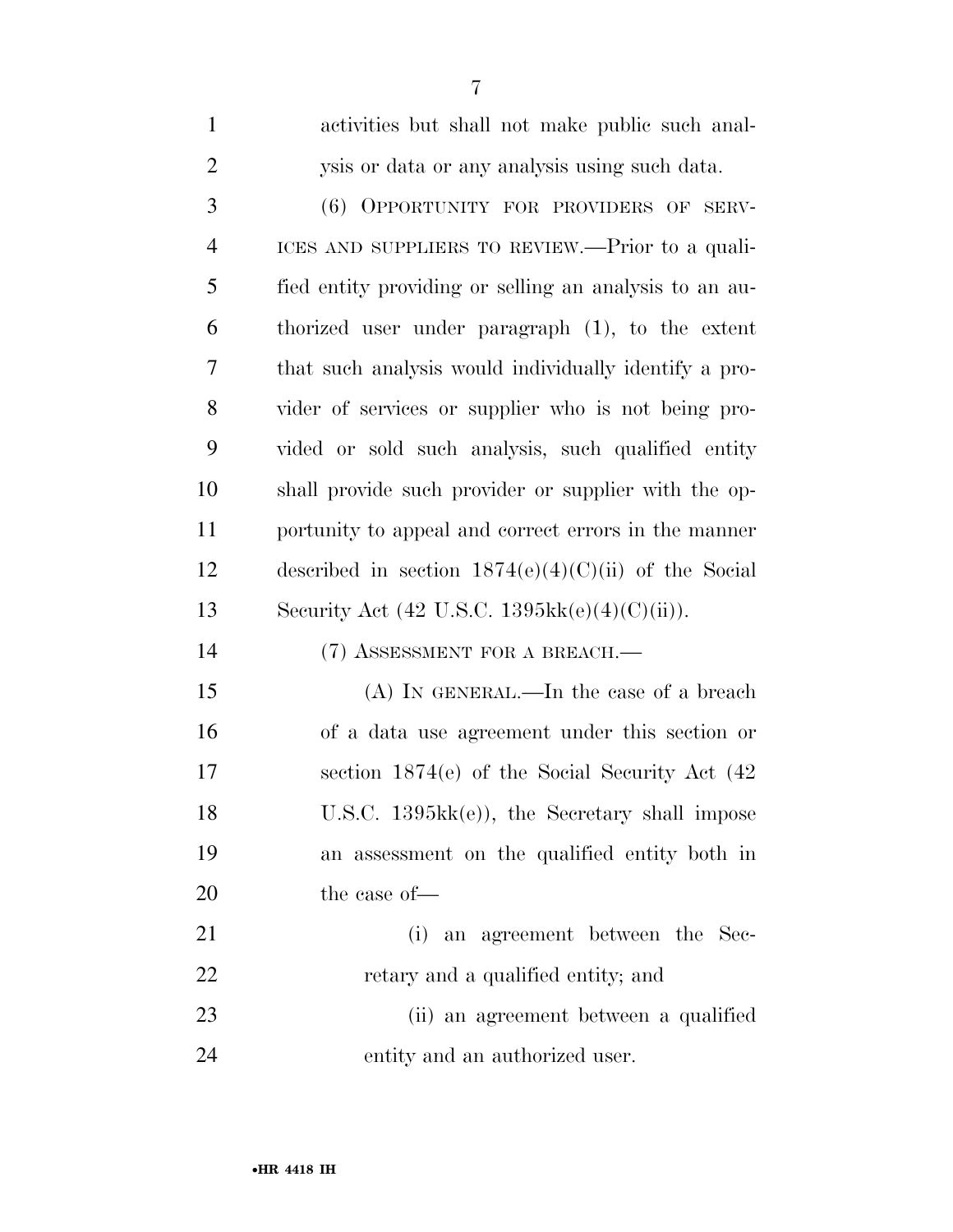| $\mathbf{1}$   | (B) ASSESSMENT.—The assessment under                  |
|----------------|-------------------------------------------------------|
| $\overline{2}$ | subparagraph (A) shall be an amount up to             |
| 3              | \$100 for each individual entitled to, or enrolled    |
| $\overline{4}$ | for, benefits under part A of title XVIII of the      |
| 5              | Social Security Act or enrolled for benefits          |
| 6              | under part B of such title—                           |
| 7              | (i) in the case of an agreement de-                   |
| 8              | scribed in subparagraph $(A)(i)$ , for whom           |
| 9              | the Secretary provided data on to the                 |
| 10             | qualified entity under paragraph $(2)$ ; and          |
| 11             | (ii) in the case of an agreement de-                  |
| 12             | scribed in subparagraph $(A)(ii)$ , for whom          |
| 13             | the qualified entity provided data on to the          |
| 14             | authorized user under paragraph (2).                  |
| 15             | (C) DEPOSIT OF AMOUNTS COLLECTED.                     |
| 16             | Any amounts collected pursuant to this para-          |
| 17             | graph shall be deposited in Federal Supple-           |
| 18             | mentary Medical Insurance Trust Fund under            |
| 19             | section 1841 of the Social Security Act (42)          |
| 20             | U.S.C. 1395t).                                        |
| 21             | (8) ANNUAL REPORTS.—Any qualified entity              |
| 22             | that provides or sells an analysis or data under      |
| 23             | paragraph $(1)$ or $(2)$ shall annually submit to the |
| 24             | Secretary a report that includes—                     |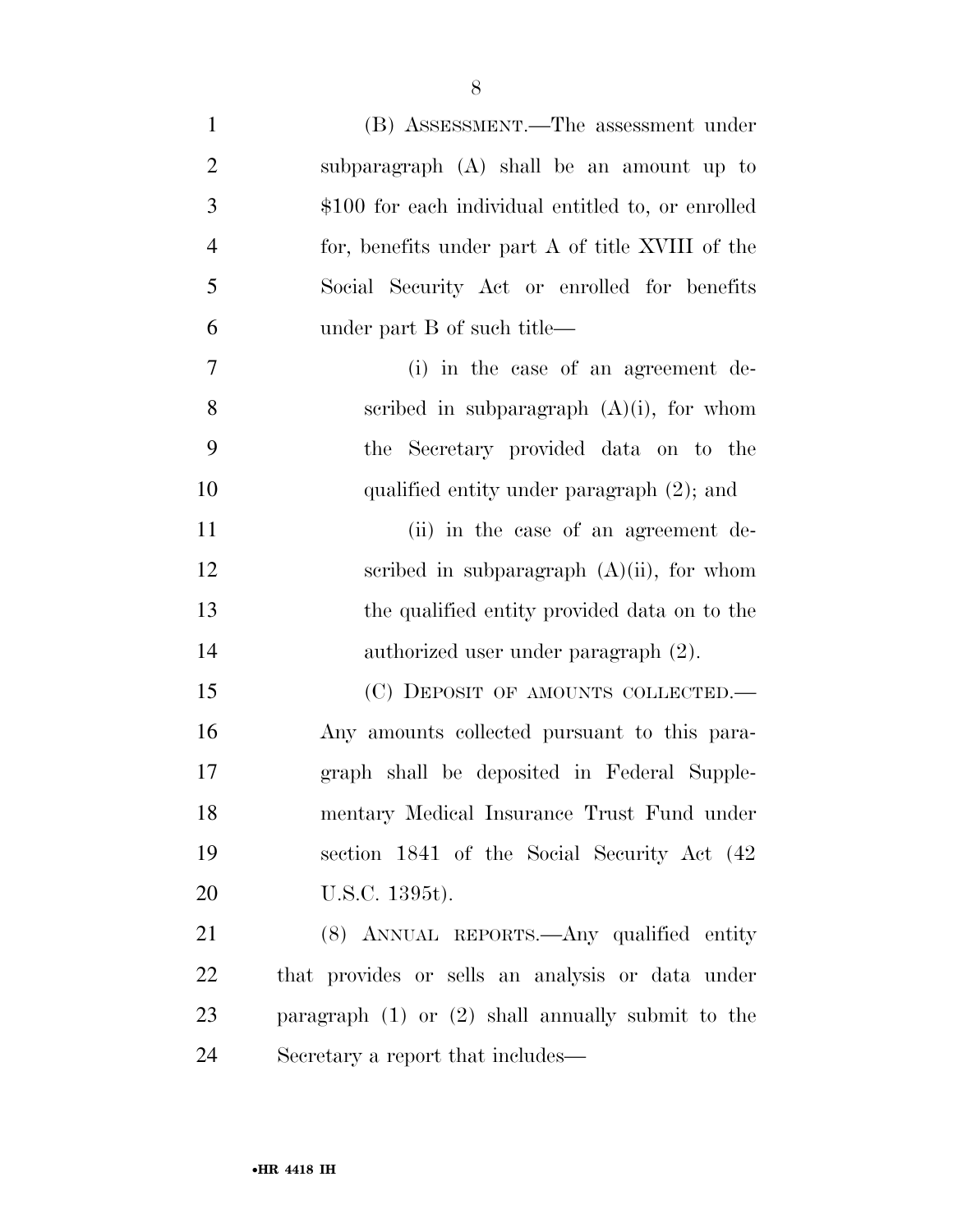| $\mathbf{1}$   | $(A)$ a summary of the analyses provided or      |
|----------------|--------------------------------------------------|
| $\overline{2}$ | sold, including the number of such analyses, the |
| 3              | number of purchasers of such analyses, and the   |
| $\overline{4}$ | total amount of fees received for such analyses; |
| 5              | (B) a description of the topics and pur-         |
| 6              | poses of such analyses;                          |
| 7              | (C) information on the entities who re-          |
| 8              | ceived the data under paragraph $(2)$ , the uses |
| 9              | of the data, and the total amount of fees re-    |
| 10             | ceived for providing, selling, or sharing the    |
| 11             | data; and                                        |
| 12             | (D) other information determined appro-          |
| 13             | priate by the Secretary.                         |
| 14             | $(9)$ DEFINITIONS.—In this subsection and sub-   |
| 15             | section (b):                                     |
| 16             | (A) AUTHORIZED USER.—The term "au-               |
| 17             | thorized user" means the following:              |
| 18             | (i) A provider of services.                      |
| 19             | $(ii)$ A supplier.                               |
| 20             | (iii) An employer (as defined in sec-            |
| 21             | tion $3(5)$ of the Employee Retirement In-       |
| 22             | surance Security Act of 1974).                   |
| 23             | (iv) A health insurance issuer (as de-           |
| 24             | fined in section 2791 of the Public Health       |

Service Act).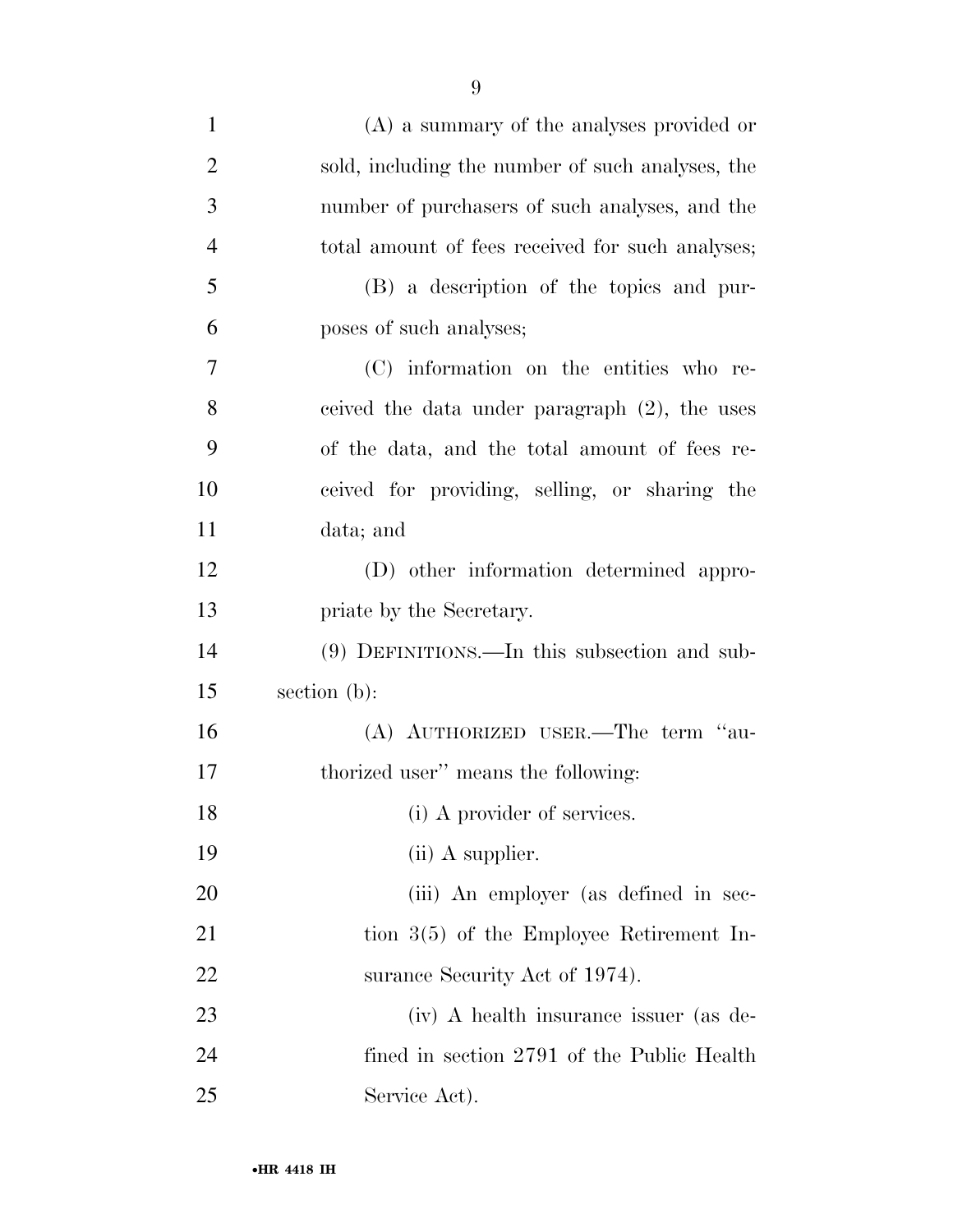| (v) A medical society or hospital asso- |  |
|-----------------------------------------|--|
| ciation.                                |  |

| 3 | (vi) Any entity not described in                |
|---|-------------------------------------------------|
| 4 | clauses (i) through (v) that is approved by     |
| 5 | the Secretary (other than an employer or        |
| 6 | health insurance issuer not described in        |
| 7 | clauses (iii) and (iv), respectively, as deter- |
| 8 | mined by the Secretary).                        |
|   |                                                 |

 (B) PROVIDER OF SERVICES.—The term ''provider of services'' has the meaning given such term in section 1861(u) of the Social Se-12 curity Act (42 U.S.C. 1395x(u)).

 (C) QUALIFIED ENTITY.—The term ''quali- fied entity'' has the meaning given such term in section 1874(e)(2) of the Social Security Act (42 U.S.C. 1395kk(e)).

 (D) SECRETARY.—The term ''Secretary'' means the Secretary of Health and Human Services.

 (E) SUPPLIER.—The term ''supplier'' has 21 the meaning given such term in section 1861(d) of the Social Security Act (42 U.S.C.  $1395x(d)$ .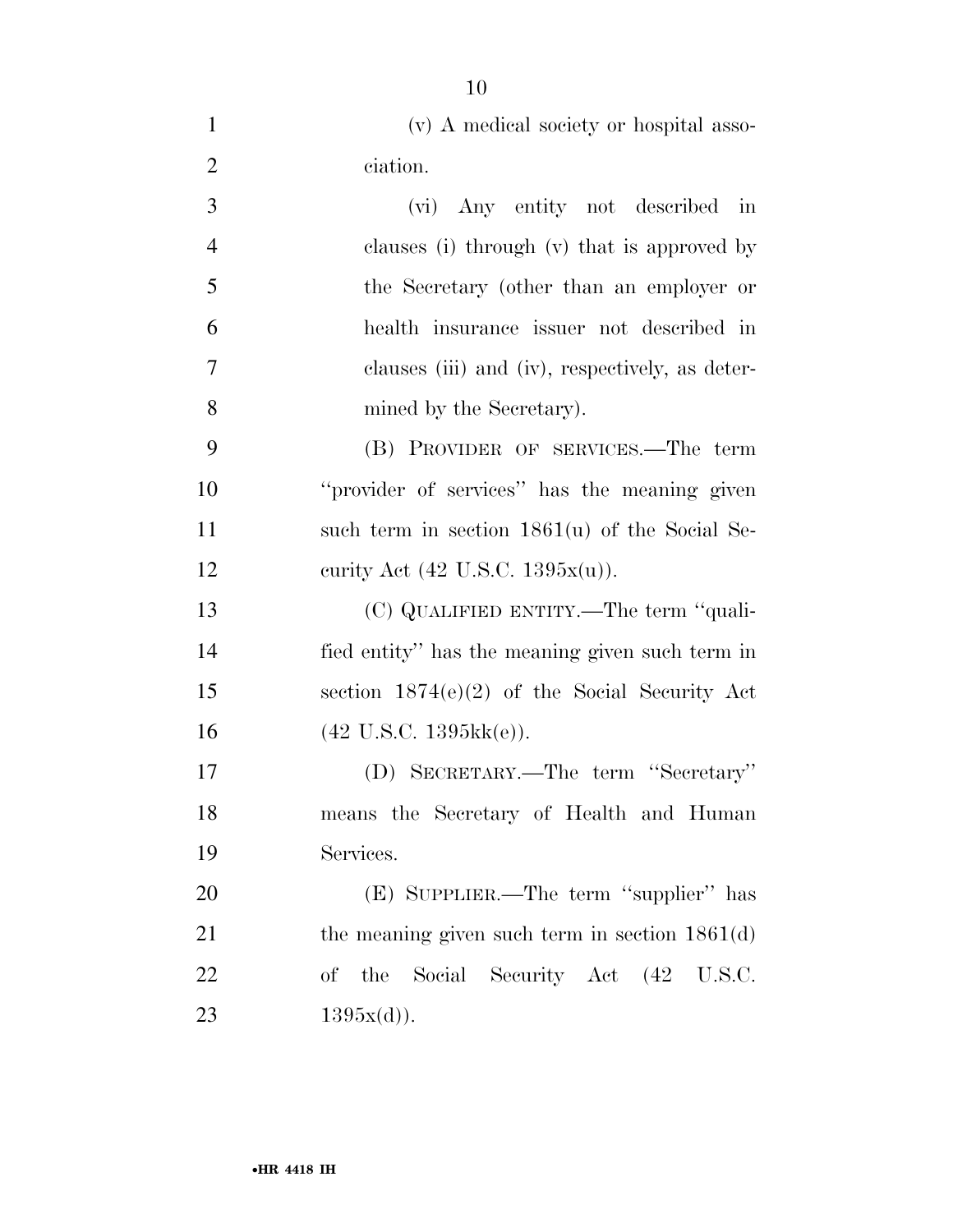(b) ACCESS TO MEDICARE DATA BY QUALIFIED CLINICAL DATA REGISTRIES TO FACILITATE QUALITY IMPROVEMENT.—

(1) ACCESS.—

 (A) IN GENERAL.—To the extent con- sistent with applicable information, privacy, se- curity, and disclosure laws, beginning July 1, 2015, the Secretary shall, at the request of a qualified clinical data registry under section  $1848(m)(3)(E)$  of the Social Security Act (42) 11 U.S.C.  $1395w-4(m)(3)(E)$ , provide the data described in subparagraph (B) (in a form and manner determined to be appropriate) to such qualified clinical data registry for purposes of linking such data with clinical outcomes data and performing risk-adjusted, scientifically valid analyses and research to support quality im- provement or patient safety, provided that any public reporting of such analyses or research that identifies a provider of services or supplier shall only be conducted with the opportunity of such provider or supplier to appeal and correct errors in the manner described in subsection 24 (a)(6).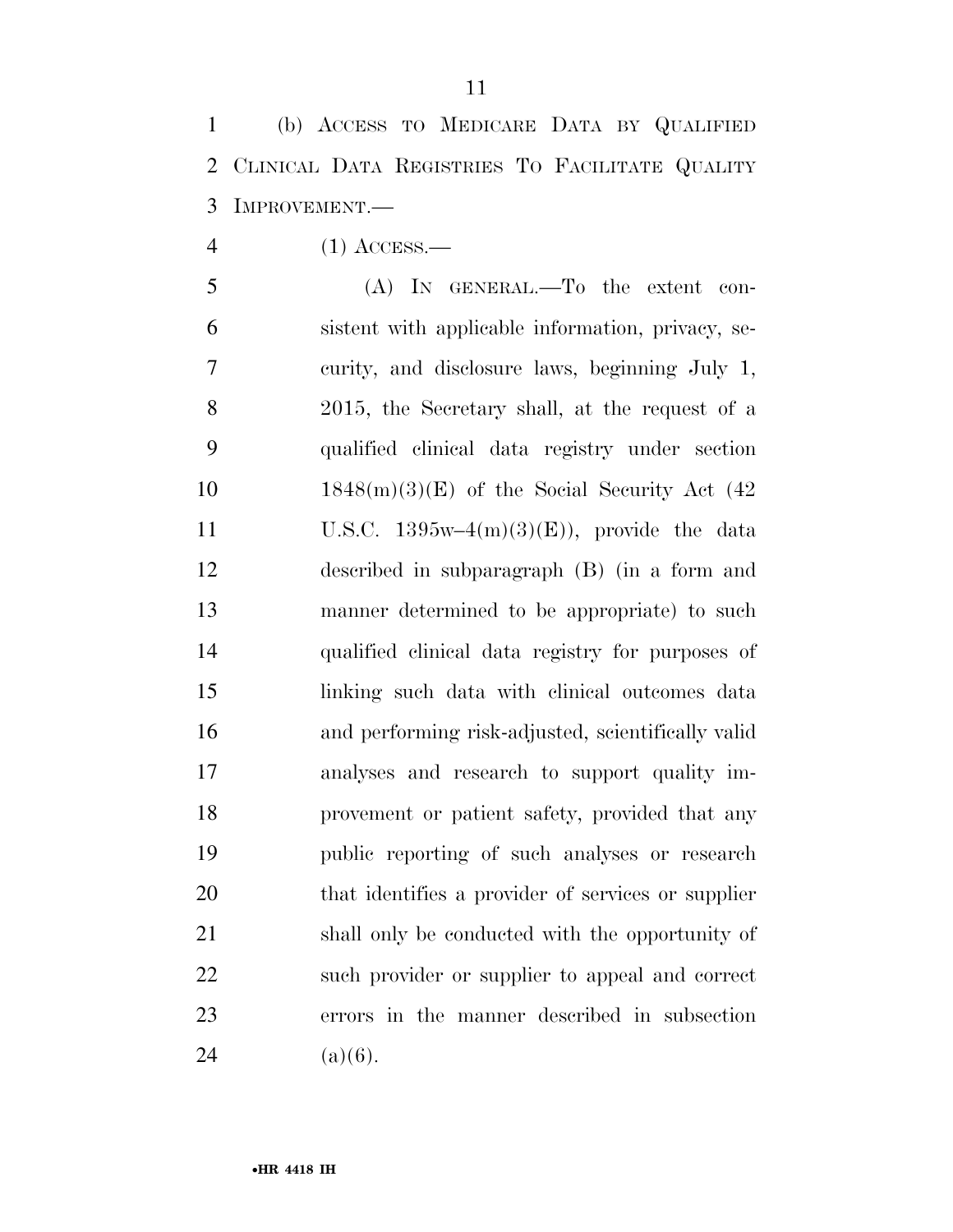| $\mathbf{1}$   | (B) DATA DESCRIBED.—The data de-                        |
|----------------|---------------------------------------------------------|
| $\overline{2}$ | scribed in this subparagraph is—                        |
| 3              | (i) claims data under the Medicare                      |
| $\overline{4}$ | program under title XVIII of the Social                 |
| 5              | Security Act; and                                       |
| 6              | (ii) if the Secretary determines appro-                 |
| 7              | priate, claims data under the Medicaid                  |
| 8              | program under title XIX of such Act and                 |
| 9              | the State Children's Health Insurance Pro-              |
| 10             | gram under title XXI of such Act.                       |
| 11             | (2) FEE.—Data described in paragraph $(1)(B)$           |
| 12             | shall be provided to a qualified clinical data registry |
| 13             | under paragraph $(1)$ at a fee equal to the cost of     |
| 14             | providing such data. Any fee collected pursuant to      |
| 15             | the preceding sentence shall be deposited in the Cen-   |
| 16             | ters for Medicare & Medicaid Services Program           |
| 17             | Management Account.                                     |
| 18             | (c) EXPANSION OF DATA AVAILABLE TO QUALIFIED            |
| 19             | ENTITIES.—Section 1874(e) of the Social Security Act    |
| 20             | $(42 \text{ U.S.C. } 1395 \text{kk}(e))$ is amended—    |
| 21             | $(1)$ in the subsection heading, by striking            |
| 22             | "MEDICARE"; and                                         |
| 23             | $(2)$ in paragraph $(3)$ —                              |
| 24             | $(A)$ by inserting after the first sentence the         |
| 25             | following new sentence: "Beginning July 1,              |